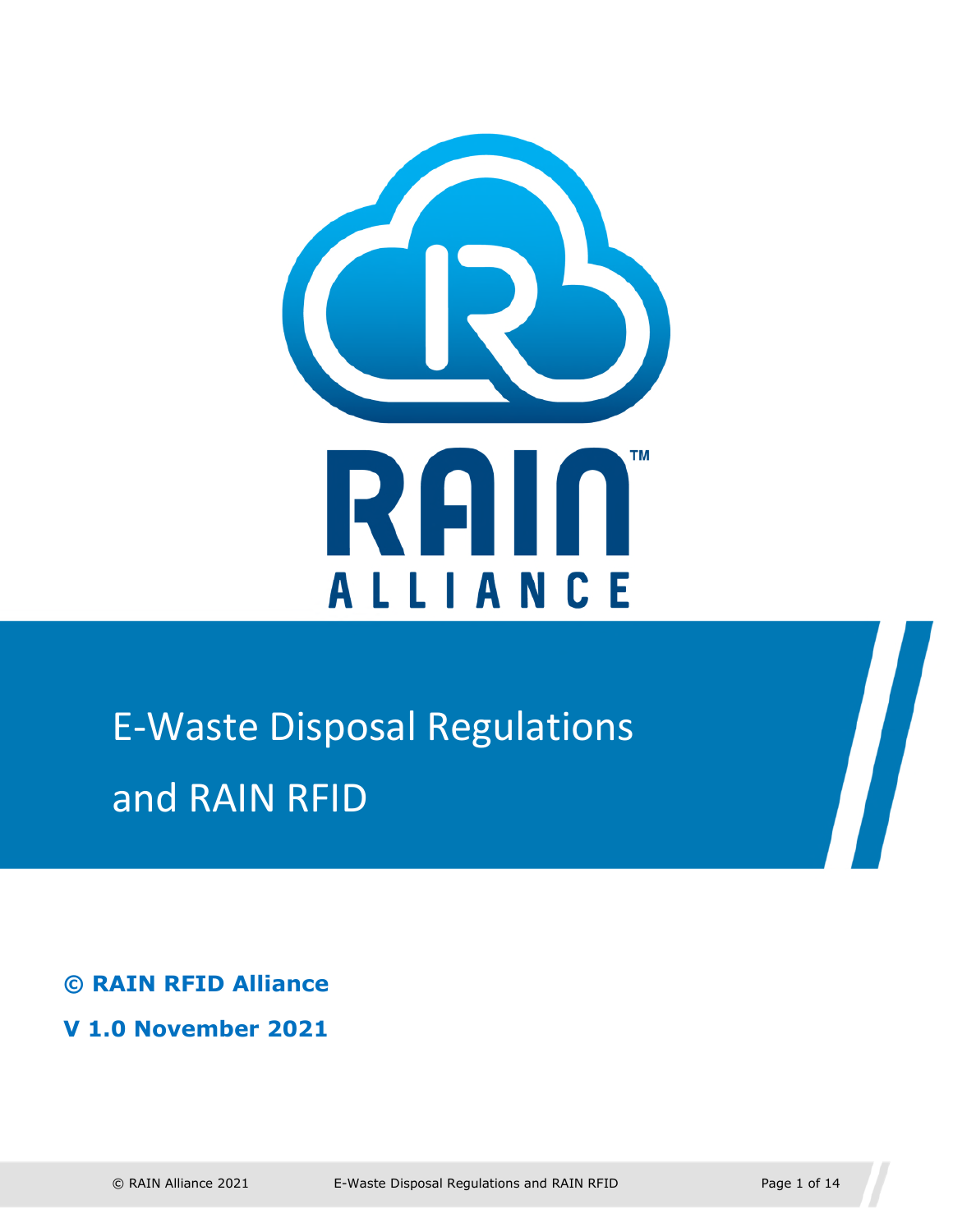#### **Contents**

|  | 4. E-WASTE REGULATIONS IN DIFFERENT REGIONS 4 |  |
|--|-----------------------------------------------|--|
|  |                                               |  |
|  |                                               |  |
|  |                                               |  |
|  |                                               |  |
|  |                                               |  |
|  |                                               |  |
|  |                                               |  |
|  |                                               |  |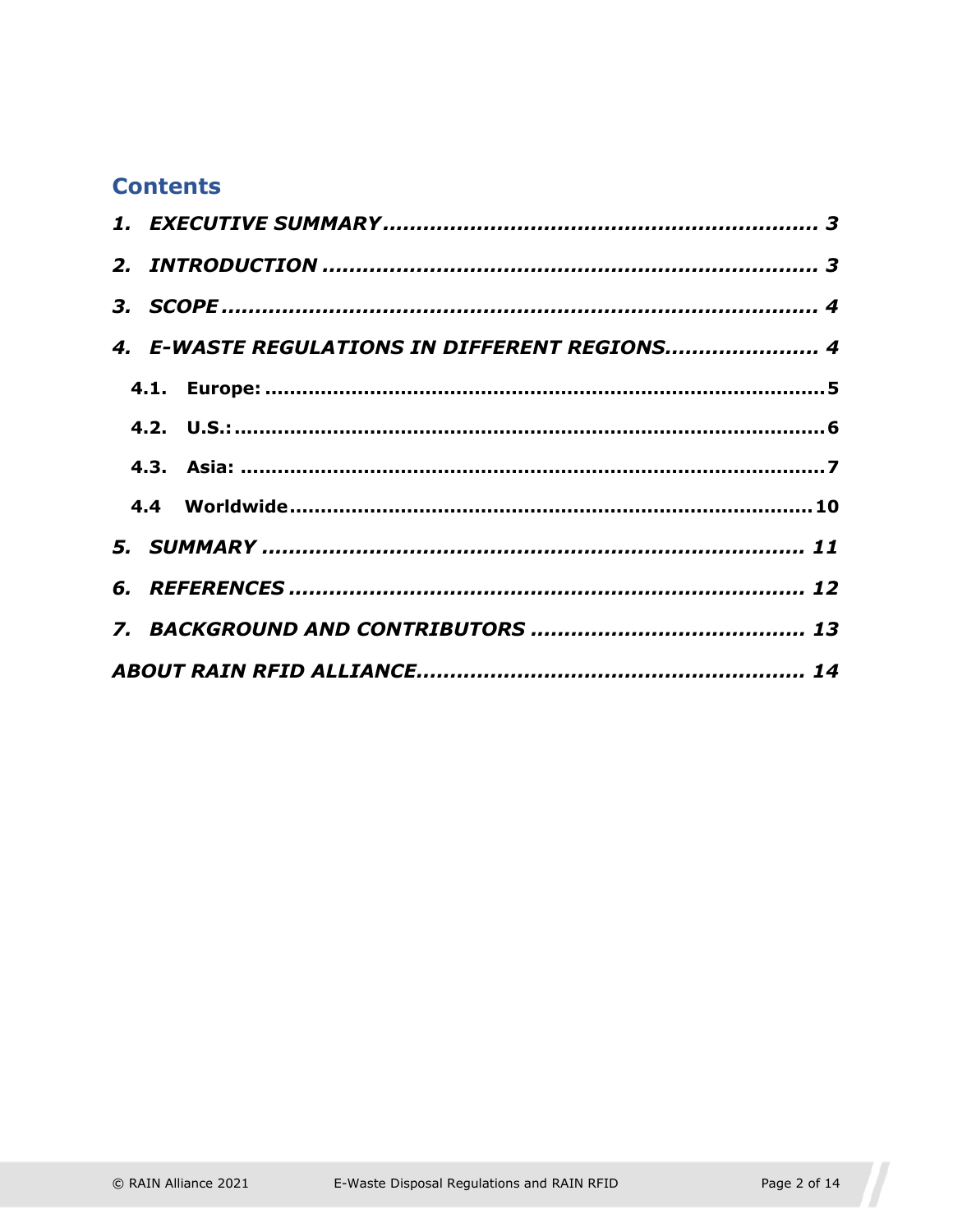#### <span id="page-2-0"></span>**1.EXECUTIVE SUMMARY**

Sustainability has become a popular topic today. Companies and governments are putting more emphasis on how to preserve the environment and regulate commercial activities ensuring nobody abuses natural resources or the environment to maximize their benefits.

Additionally, RAIN RFID is widely adopted in different applications and the consumption of RAIN tags has reached 20 billion units in 2020. It gives the user many advantages and improves efficiency. However, there is no specific regulation available to regulate RAIN tags' recyclability and/or disposal. Unlike typical electronics (such as printers and readers) which are handled under current e-waste regulations, RAIN tags are not clearly addressed in EU, US, and Asian regulations. It becomes a market challenge as RAIN tag disposal increases. It is not clear what regulations or guidelines to follow when handling RAIN tags.

For instance, European e-waste regulations don't address RAIN tag handling clearly. In the US, RAIN tags are treated differently in different states. The regulations focus more on active RFID tags while passive RFID tags (such as RAIN tags) are likely classified as universal waste. In Asia, each country has their own regulation without any specific alignment in the region. There is no onesolution-fits-all scenario whilst the regulations are not harmonized on a global scale. It leads to complexity for all the stakeholders to handle and dispose of RAIN tags properly to fulfill the requirements.

#### <span id="page-2-1"></span>**2.INTRODUCTION**

The objective of this paper is to provide the reader basic information on the waste requirements for the RAIN industry. The issue of ewaste will be described to help the reader understand how to determine the minimum requirements for waste and recycling in the target market they wish to serve. This paper helps RAIN members to understand what type of regulations could potentially apply to their operations now and what they must constantly monitor in the future when there are regulatory changes.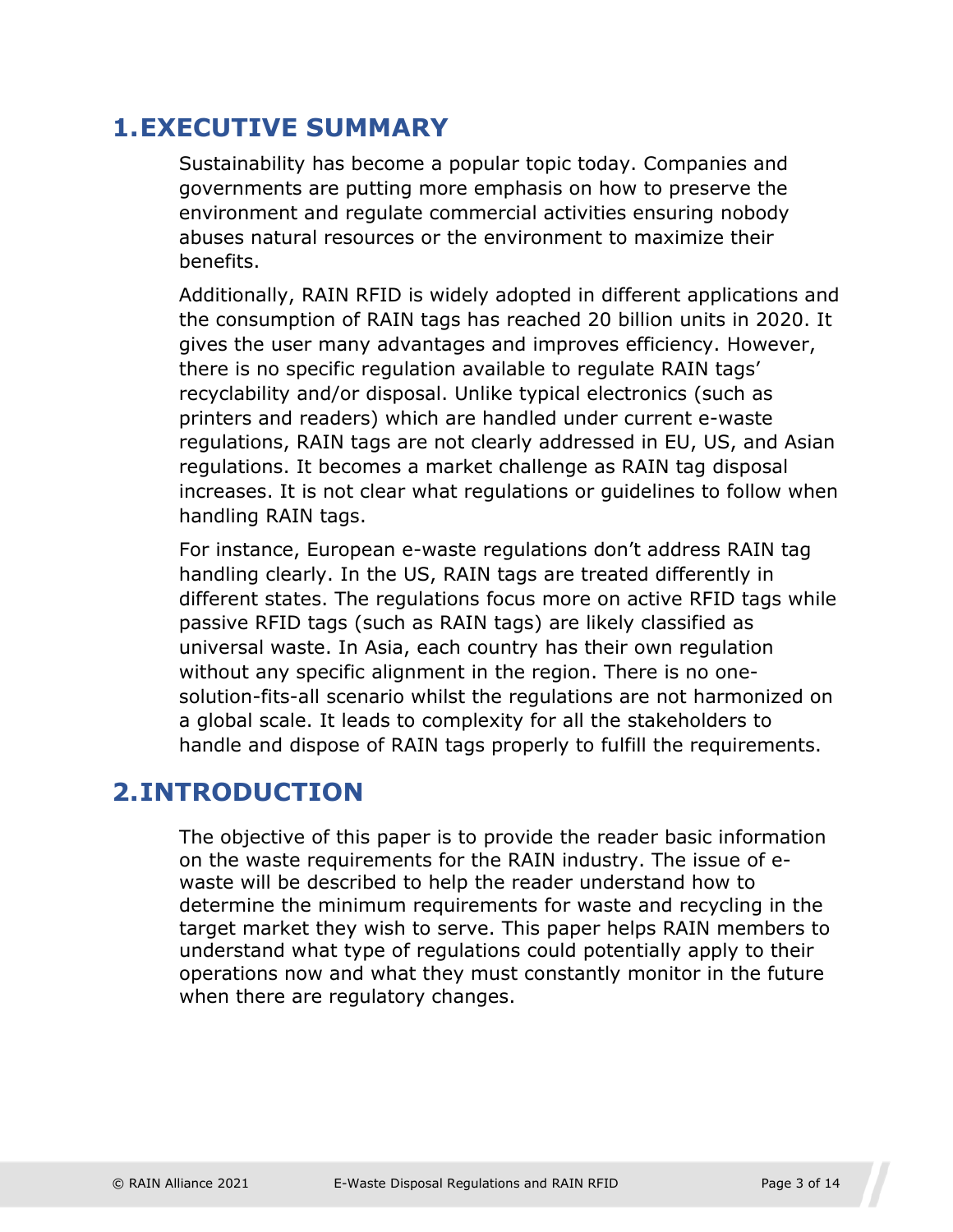### <span id="page-3-0"></span>**3.SCOPE**

Electronic waste, or e-waste, refers to all items of electrical and electronic equipment (EEE) and its parts that have been discarded by its owner as waste without the intent of re-use (Step Initiative 2014). E-waste is also referred to as WEEE (Waste Electrical and Electronic Equipment), electronic waste, or e-scrap in different regions and under different circumstances in the world. It includes a wide range of products – almost any household or business item with circuitry or electrical components with power or battery supply (Balde, et al, 2017).

RAIN is used extensively in various applications for inventory management and traceability in markets such as Drugs, Healthcare, Postal, Tires, Retail Apparel, etc. (Schindler et al, 2012). There are many nations, companies and parties highlighting the adoption of RAIN and its disposal. With this popularity, different industries and markets are gradually looking at how to handle the e-waste generated from RAIN and related goods and products.

The rules and regulations vary depending on the industries and regions; for instance, active and passive RFID tags are handled differently in each country. This paper gives an overview of current ewaste regulations and the e-waste management in different regions. It will focus on the physical aspect of the RAIN tags. The data stored on the RFID tags, or the network is not in this paper's scope. Note also, active RFID tags related e-waste regulations will be investigated separately in the future.

#### <span id="page-3-1"></span>**4.E-WASTE REGULATIONS IN DIFFERENT REGIONS**

In general, e-waste regulations refer to the regulations for electronic waste. In a RAIN tags environment, it is inevitable to come across hardware such as RFID printer and readers. Due to the similarity of the functions and components (for example, RFID printer and normal printer), the users should handle and dispose of the RFID hardware in the same way as the normal non-RFID hardware according to the producers' advice and instructions. According to the Organization for Economic Co-operation and Development (OECD), the Extended Producer Responsibility (EPR) policy approach is implemented. It means the producers are given a significant responsibility for the treatment or disposal of post-consumer products (Condemi, Cucchiella & Schettini, 2019). Users should refer to the same e-waste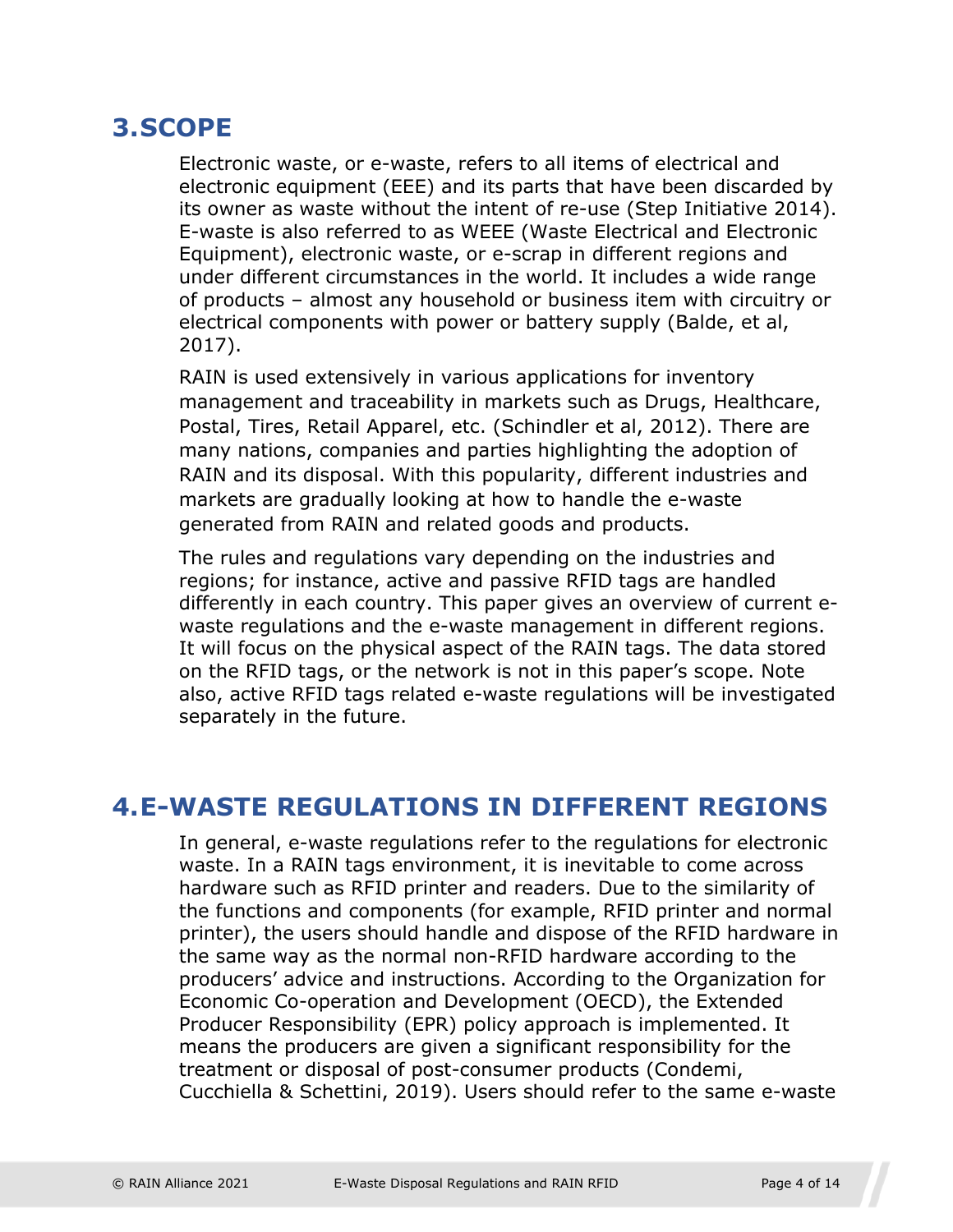regulation and management practices for printers. To understand the current e-waste regulations, this paper categorizes them by geographic regions.

#### **4.1. Europe:**

<span id="page-4-1"></span><span id="page-4-0"></span>The Management of Waste of Electric and Electronic Equipment (WEEE) is one of the market instruments used to protect the environment. In the EU, WEEE is the Directive that is widely adopted and followed in European countries and companies. As the Directive lists, RFID tags (active and passive) meet the definition of WEEE as set out in Article 3(1)(a) and thus fall within the scope of the Directive, unless they benefit from an exclusion. This exclusion (in the Directive Article 2) highlights the exclusion of military, space, medical and other specific professional purposes.

RAIN can be considered to fall under Category 3: IT and telecommunication equipment. Concerning the WEEE Directive, if RAIN tags are put on the packaging of the electrical and electronic equipment, they are considered to fall outside the scope of the Directive because they are part of a product that is not covered by the WEEE Directive. If they are put on equipment, the producer of the equipment is responsible for recycling. (FAQ article, Official Journal of the European Union, 2012).

Referring to WEEE documentation, it also states the scope of components as follows: "Components cover the range of items that, when assembled, enable an EEE to work properly. Components placed on the market separately to be used to manufacture and/or repair an EEE fall outside the scope of the Directive unless they have an independent function themselves." (Official Journal of the European Union,2012).

Regarding the e-waste management and disposal, the handling is not the same if the RAIN tags are used for different purposes. In WEEE documentation, it clarifies that the Member States are required to promote the collection schemes or facilities for the separation at collection points of WEEE to be prepared for re-use and in-line with Annex IV (point 16) of the EU Waste Framework Directive 2008/98/EC. The member states shall ensure that collective and/or individual systems are set up, adequate and accessible collection points are established and action to increase collection is taken and promoted (e.g., Nationwide awareness campaigns). The national authorities must ensure that collection rates are achieved, considering all the channels. In addition, the minimum collection rate to be achieved annually shall be 65% of the average weight of EEE placed on the market in the three preceding years from 2019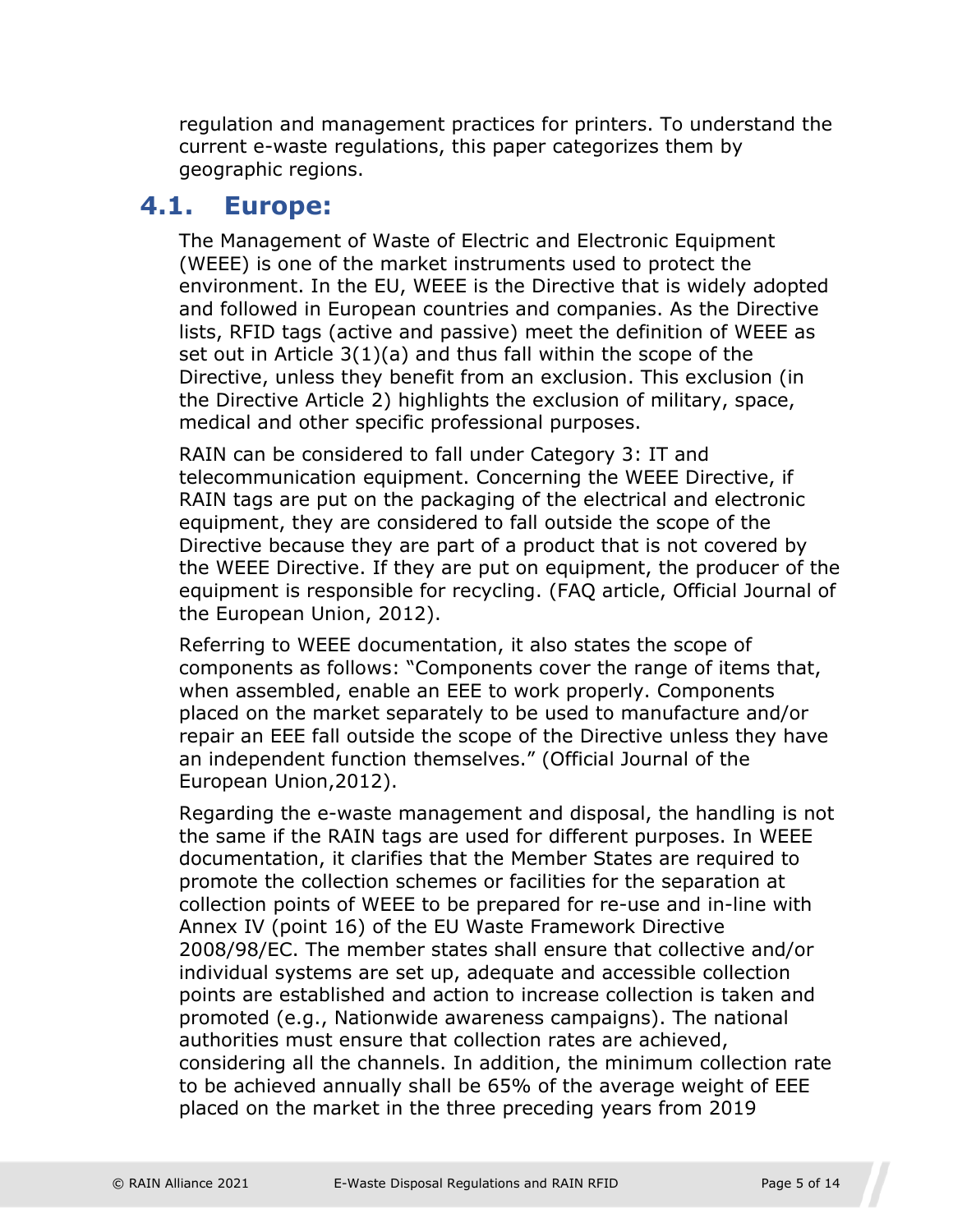onwards, or alternatively 85% of WEEE generated on the territory of the Member State as foreseen in Article 7(1).

To conclude, the RAIN tags on the packaging and/or the price ticket are not clearly seen as finished products, so the regulation is not applied but if the RAIN tags are on the electronic products, then the e-waste regulations are relevant.

#### **4.2. U.S.:**

<span id="page-5-1"></span><span id="page-5-0"></span>The Environmental Protection Agency (EPA) sets US Federal requirements for e-waste. The EPA established the National Strategy for Electronics Stewardship (NSES) to provide recommendations to regulators, industry, and c[on](#page-5-2)sumers, both domestically and for items exported to other countries<sup>1</sup>.

The EPA allows states to set their own requirements for waste programs if they are equivalent to federal regulations, with a few exceptions (e.g., batteries). At least 25 US States have electronic recycling laws, accord[in](#page-5-3)g to the Electronics Recycling Coordination Clearinghouse (ERCC)2.

Several states have established programs to specify collection and recycling of certain e-waste, n[ot](#page-5-4)ably California's "Electronic Waste Recycling Act of 2003 (EWRA)"3.

Restriction on use of certain Hazardous Substa[nc](#page-5-5)es (RoHS) applies in some states, for example, California's RoHS law<sup>4</sup>, and now California's Proposition 65, as well as New Jersey, New York, Illinois, Indiana, Minnesota, Rhode Island, and Wisconsin.

The EPA defines electronic waste, or e-waste, as used electronics that are nearing their end of useful life. Examples include computers and peripherals (monitors, keyboards, printers, scanners, fax machines);

- <span id="page-5-4"></span><sup>3</sup> CalRecycle Electronic Waste Recycling Act of 2003
- <span id="page-5-5"></span><sup>4</sup> California Legislative Information - Hazardous Waste Control

<span id="page-5-2"></span><sup>1</sup> EPA National Strategy for Electronics Stewardship

<span id="page-5-3"></span><sup>2</sup> Electronics Recycling Coordination Clearinghouse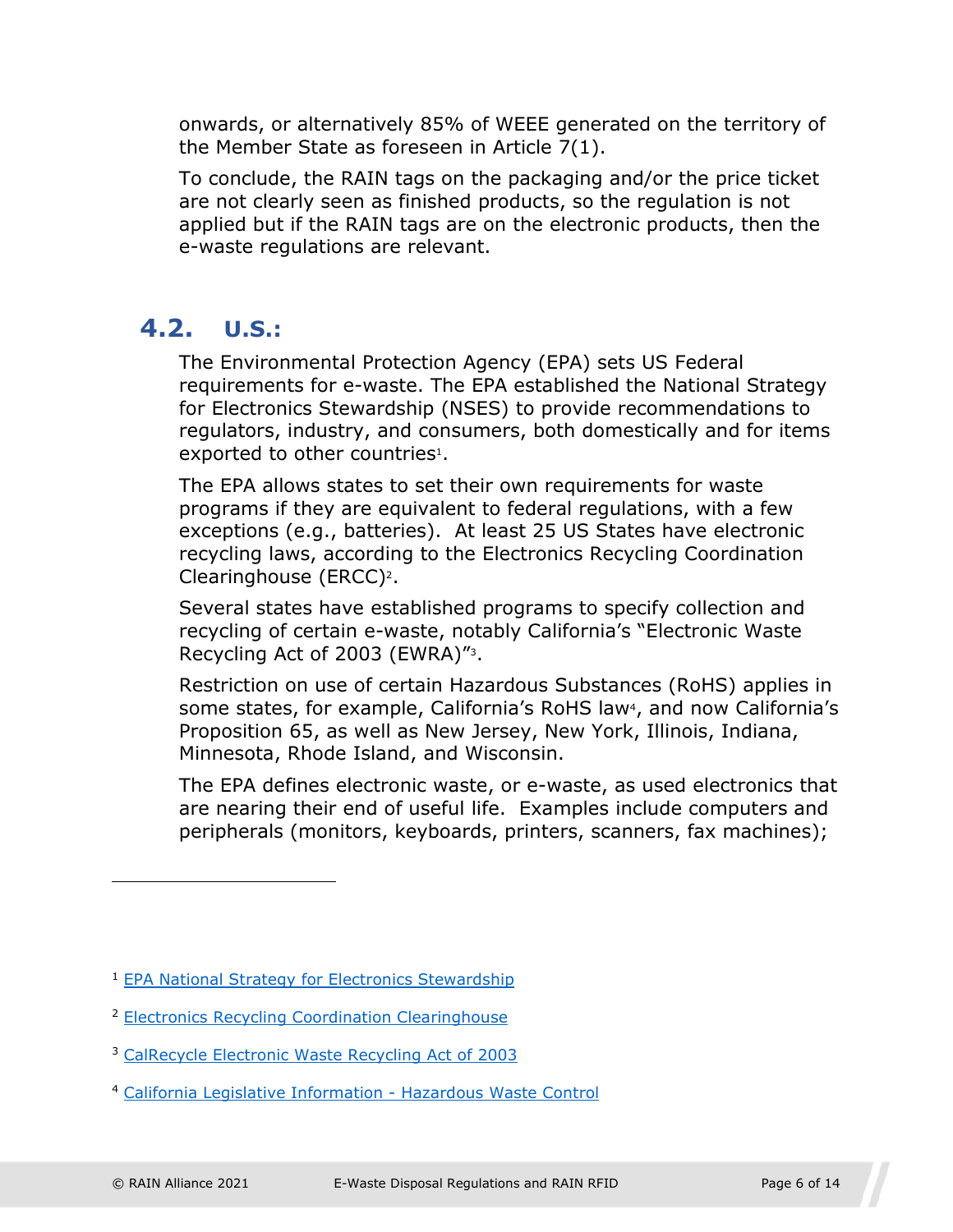televisions; small electronic equipment (VCRs, DVD players, portable digital music players, game consoles, etc.)

Universal waste is a broad category generally referring to waste generated by households and many different types of businesses that contain hazardous materials. Examples include fluo[re](#page-6-2)scent bulbs, batteries, pesticides, mercury-containing equipment<sup>5</sup>.

There is a similarity with the Europe regulations that e-waste is a specific type of universal waste (e.g., TVs, computers, cell phones, etc.), but not all universal waste may be considered e-waste (e.g., common batteries, mercury thermometers, musical greeting cards, non-empty aerosol cans that contain hazardous materials).

#### **4.3. Asia:**

<span id="page-6-1"></span><span id="page-6-0"></span>The Asian countries use different international laws, regulations, and initiatives to guide and regulate how their countries arrange e-waste.

Those adopted include: Waste Electrical and Electronic Equipment (WEEE) Directive, Restriction of Hazardous Substances (RoHS) Directive, EU Directive on Energy-using-Products (EuP), EU Directive on Registration and Evaluation and Authorization of Chemicals (REACH), the Basel Convention Partnership on the ESM of E-waste in the Asia-Pacific region, StEP (Solving the E-Waste Problem) Initiative, and Regional 3R (Reduce, Reuse, Recycle) Forum in Asia.

The e-waste regulations in Japan, China and Korea are more comprehensive than in Southeast Asia but all are sufficient to get the public aware and alert on e-waste. In some countries, such as Indonesia, Malaysia and Singapore, the e-waste is covered under Hazardous waste regulations while others like Brunei, Lao PDR, and Myanmar don't have specified e-waste regulations. The e-waste regulation is less comprehensive in developing countries in Asia. Some of them may not even have a clear definition of e-waste. (Semarang, 2016).

For the e-waste disposal and management, Asia faces several challenges and difficulties. As a result of the rapidly increasing sales

<span id="page-6-2"></span><sup>5</sup> Great Forest Sustainability solutions Sustainability 101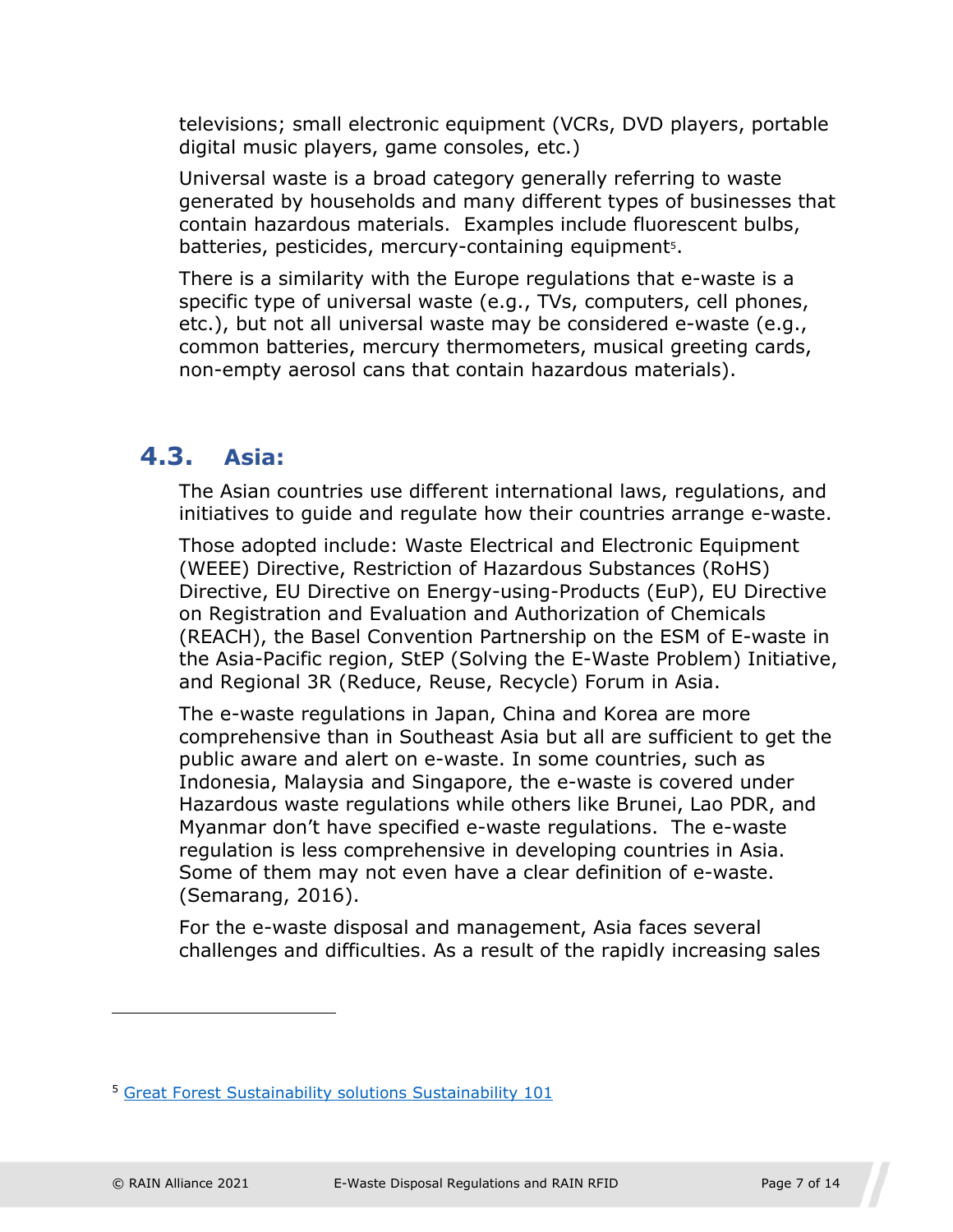and trend of electronic goods in the world and the increase in the manufacturing of electrical and electronic goods and their trend, the public is becoming concerned about e-waste. (Khan, Shadman & Siddiqui, Shadab. 2020) There are concerns that e-waste generated in developed countries is ending up in developing countries especially in Asia resulting in adverse environmental and health impacts. Consequently, several countries in Asia are developing policy instruments to ensure the proper management of e-waste. These include e-waste regulatory frameworks, data and inventories, and infrastructure and capacity building. These trends indicate a positive development path towards sustainable e-waste management in Asia. Nevertheless, potential limiting obstacles for e-waste management in Asia may also include an over-reliance on legislation to drive e-waste management or the simplistic adoption of policies from developed countries without taking into context the local political, cultural, and socio-economic waste management issues. (Periathamby, Agamuthu & Victor, Dennis. 2013)

For instance, Hong Kong has the Producer Responsibility Scheme on Waste Electrical and Electronic Equipment (WPRS) covering the eight types of regulated electrical equipment (REE) (including airconditioners, refrigerators, washing machines, televisions, computers, printers, scanners, and monitors). This came into effect in 2018 and marks another important milestone in Hong Kong's waste reduction and recycling efforts. Through the WPRS, relevant waste electrical and electronic equipment must be directed to licensed recycling facilities for proper treatment and recycling, turning waste into resources, thus offering a long-term solution to potential land contamination and environmental problems arising from mishandling during transfer, storage, and dismantling processes (Hong Kong Environmental Protection Department, 2021).

In Japan, the regulations require the users to take the responsibility to handle the RFID tagged items and goods into different types of industrial waste. For example, the users are advised to remove and handle RFID inlay, labels, product tags and molded tags separately with certain industrial waste. It also applies to the residential waste scenarios. Apart from global requirements, the waste disposal operation must achieve all the limits, and local requirements, and quality standards and quality objectives prescribed in the Air Pollution Control Ordinance, Water Pollution Control Ordinance, and Noise Control Ordinance. Its emission or discharge arising from the disposal operation would not be likely to be a danger to public health, a source of pollution to the environment or a source of nuisance to the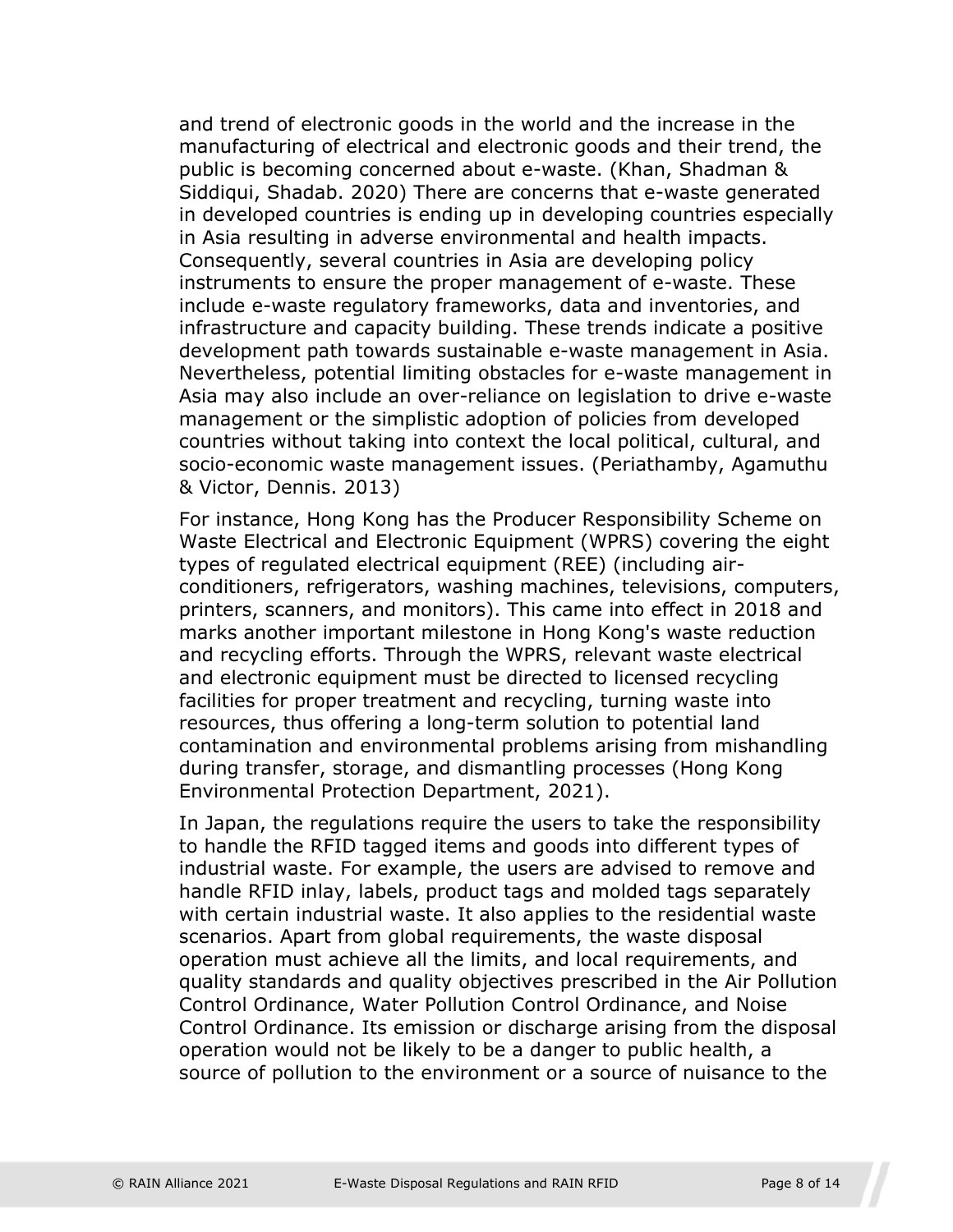neighboring areas. (Japan Automatic Identification Systems Association, 2018).

In general, the common practices of e-waste end of life management are as shown below (Sunil, 2009):

- Reuse: the recovery and trade of used products or their components as originally designed
- Servicing: a strategy aimed at extending the usage stage of a product by repair or maintenance
- Remanufacturing: the process of removing specific parts of the waste product for further reuse in new products
- Recycling: Recycling can be done with or without disassembly, including the treatment, recovery, and reprocessing of materials contained in the used products or components to replace the virgin materials in the production of new goods
- Disposal: the processes of incineration with or without energy recovery or landfill.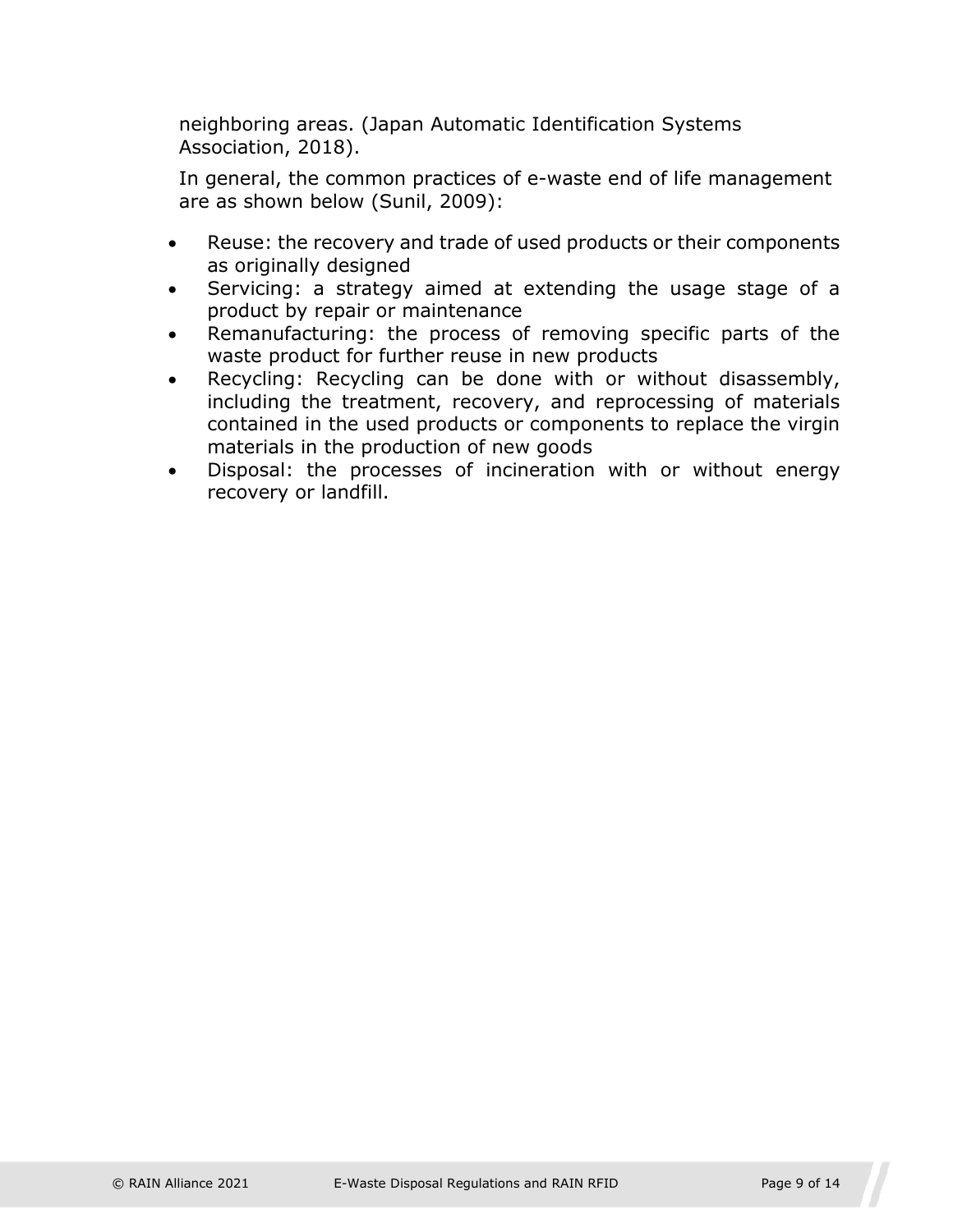# <span id="page-9-0"></span>**4.4 Worldwide**

Table 1: Summary of e-waste regulations in Europe, US & Asia

|               | <b>Related regulations</b>                                                  | Organizations                               | Remark                                                                     |
|---------------|-----------------------------------------------------------------------------|---------------------------------------------|----------------------------------------------------------------------------|
| <b>Europe</b> | Waste of Electric and<br><b>Electronic Equipment</b><br>(WEEE)              | European Union                              |                                                                            |
|               | Restriction on use of<br>certain Hazardous<br>Substances (RoHS)             |                                             |                                                                            |
|               | Registration and Evaluation<br>and Authorization of<br>Chemicals (REACH)    |                                             |                                                                            |
| <b>US</b>     | National Strategy for<br><b>Electronics Stewardship</b><br>(NSES)           | Environmental<br>Protection<br>Agency (EPA) | $\boldsymbol{\mathsf{X}}$                                                  |
|               | <b>Electronics Recycling</b><br><b>Coordination Clearinghouse</b><br>(ERCC) |                                             |                                                                            |
|               | Electronic Waste Recycling<br>Act of 2003 (EWRA)                            |                                             |                                                                            |
|               | Restriction on use of<br>certain Hazardous<br>Substances (RoHS)             |                                             |                                                                            |
| Asia          | Waste of Electric and<br><b>Electronic Equipment</b><br>(WEEE)              |                                             | No specific<br>centralized<br>organization in                              |
|               | Restriction on use of<br>certain Hazardous<br>Substances (RoHS)             |                                             | this region<br>Each countries<br>take reference of                         |
|               | Registration and Evaluation<br>and Authorization of<br>Chemicals (REACH)    |                                             | global standard<br>and regulations to<br>adopt and execute<br>individually |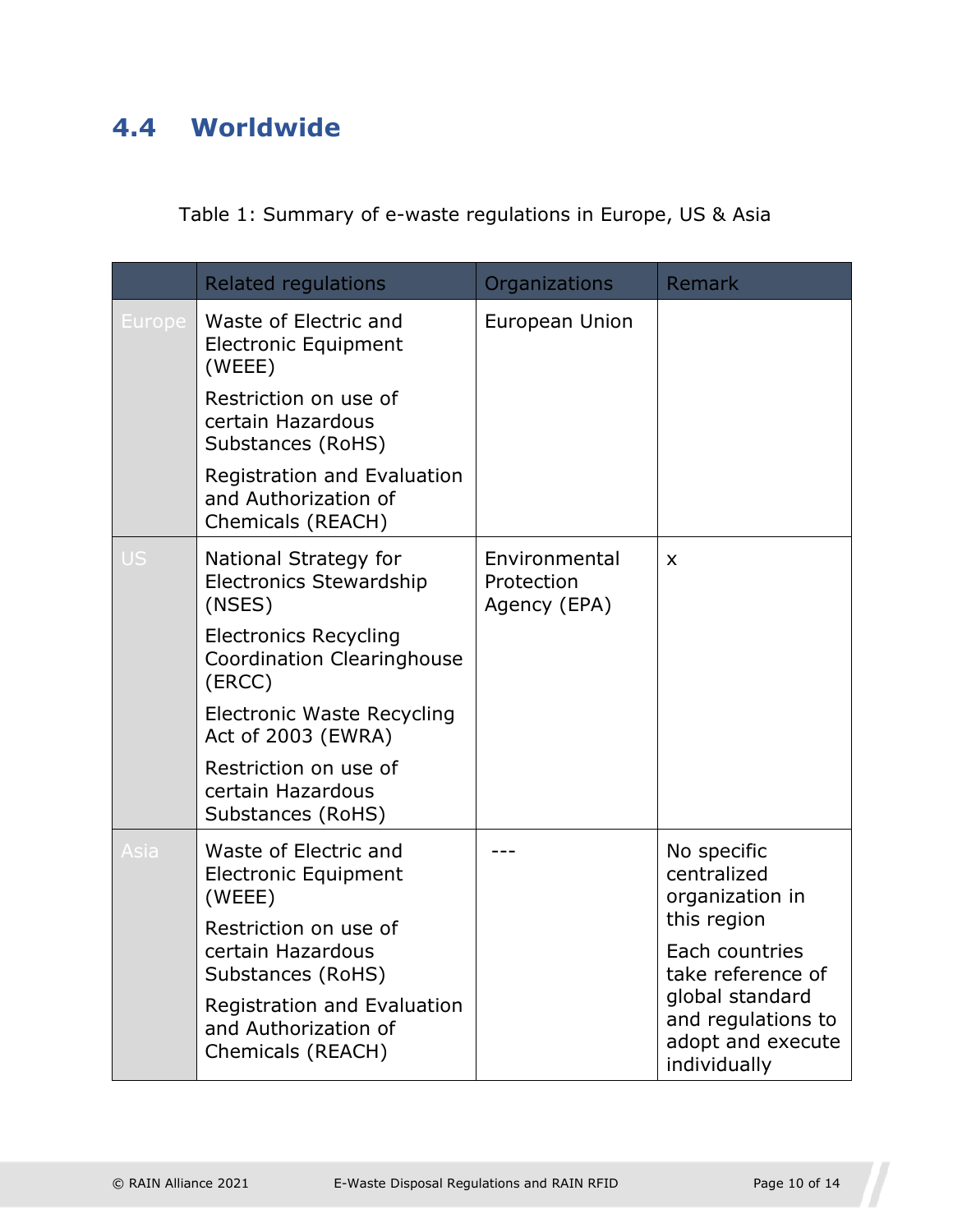| Energy-using-Products<br>(EUP) |  |
|--------------------------------|--|
| <b>Basel Convention</b>        |  |

## <span id="page-10-0"></span>**5. SUMMARY**

This white paper shows the e-waste regulations like in different regions in the world.

It shows that Europe and the US lead and have comprehensive rules for different parties to follow while Asia is picking up the pace and taking those rules for reference and trying to implement them respectively without a centralized third party involved. There does not appear to be a one-fits-all standard and guidelines being set and adopted globally.

With more and more countries looking at the sustainability topic, we expect this paper shall be revisited soon by supplementing more information and regulation updates. Despite how the countries will regulate RAIN tags and associated hardware, the stakeholders shall educate and improve the consumers' knowledge of the goods and products. Then, they can handle the e-waste properly.

It is important for RAIN RFID members and your organization's compliance team to constantly monitor this landscape for recent updates in different regions. Furthermore, the scope of this paper is limited to RAIN. Active RFID tags, different hardware equipment and data storage of the RFID tags are not included. Those topics are important, but the scope is broad, so separate research will need to be held to cover them in the future.

\*Disclaimer: The information provided in this report is for general informational purposes only. All information on the site is provided in good faith, however, we make no representation or warranty of any kind, express or implied, regarding the accuracy, adequacy, validity, reliability, availability, or completeness of any information on the site. The information may evolve quickly, and this paper will include addendum updates moving forward.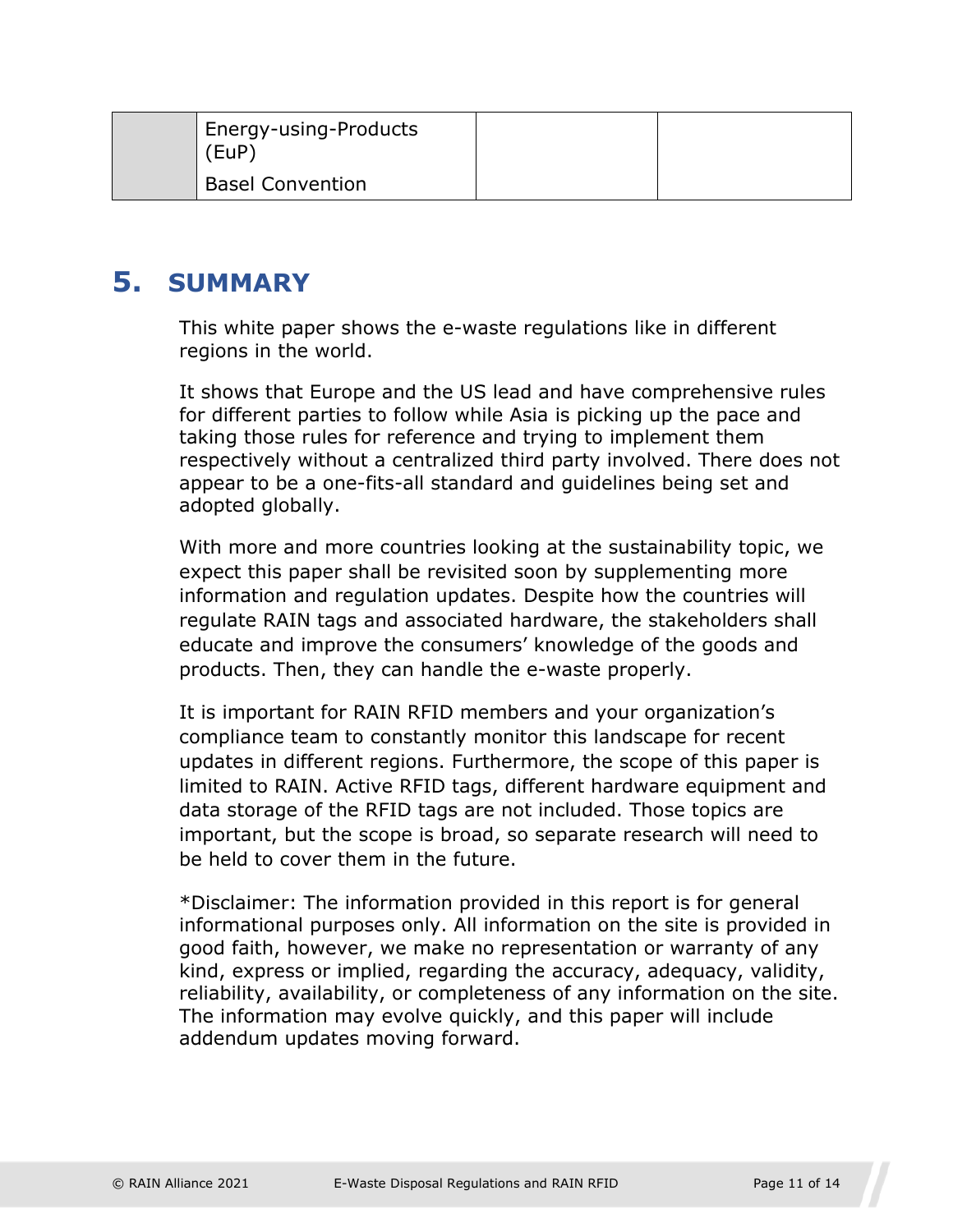# **6. REFERENCES**

- <span id="page-11-0"></span>**1.** Baldé, Cornelis & Forti, Vanessa & Gray, Vanessa & Kuehr, Ruediger & Stegmann, Paul. (2017). The Global E-waste Monitor 2017: Quantities, Flows, and Resources.
- **2.** Condemi, A., Cucchiella, F. and Schettini, D., (2019). Circular Economy and E-Waste: An Opportunity from RFID TAGs. Applied Sciences, [online] 9(16), p.3422. http://dx.doi.org/10.3390/app9163422. Accessed on 7 May 2021
- **3.** Extended Producer Responsibility—OECD. Available online: https://www.oecd.org/env/tools-evaluation/ extendedproducerresponsibility.htm Accessed on 7 May 2021.
- **4.** Hong Kong Environmental Protection Department. (2021). E-waste Collection. https://www.wastereduction.gov.hk/en/workplace/mwcc\_detail.htm. Accessed on 3 February 2021
- **5.** Japan Automatic Identification Systems Association. (2018). UHF range RFID tag application guidelines 1st edition
- **6.** Kaya, Muammer. (2019). E-Waste and E-Waste Recycling. 10.1007/978-3-030- 26593-9\_1.
- **7.** Khan, Shadman & Siddiqui, Shadab. (2020). Fastest Growing Waste: E-waste. Asian Journal of Advanced Research and Reports. 20-24. 10.9734/ajarr/2020/v11i130255.
- **8.** Kuehr, Ruediger & Honda, Shunichi & Khetriwal, Deepali. (2017). Regional E-waste Monitor East and Southeast Asia.
- **9.** Official Journal of the European Union. (2012). Directive 2012/19/EU of the European Parliament and of the Council of 4 July 2012 on waste electrical and electronic equipment (WEEE). [https://eur-lex.europa.eu/legal](https://eur-lex.europa.eu/legal-content/EN/TXT/PDF/?uri=CELEX:32012L0019&from=EN)[content/EN/TXT/PDF/?uri=CELEX:32012L0019&from=EN Accessed on 5 May 2021](https://eur-lex.europa.eu/legal-content/EN/TXT/PDF/?uri=CELEX:32012L0019&from=EN)
- **10.** Periathamby, Agamuthu & Victor, Dennis. (2013). Policy trends of e-waste management in Asia. Journal of Material Cycles and Waste Management. 15. 1-9. 10.1007/s10163-013-0136-7.
- **11.** Semarang. (2016). Study on E-Waste Management in Asean Countries. [https://www.env.go.jp/en/recycle/asian\\_net/Annual\\_Workshops/2016\\_PDF/day1](https://www.env.go.jp/en/recycle/asian_net/Annual_Workshops/2016_PDF/day1_S1_17_BCRC-SEA.pdf) S1\_17\_BCRC-SEA.pdf. Accessed on 17 February 2021
- **12.** Schindler, Helen Rebecca, Nico Schmalbein, Vasco Steltenkamp, Jonathan Cave, Bastian Wens, & Arne Anhalt. (2012). SMART TRASH: Study on RFID tags and the recycling industry. European Commission. [https://www.rand.org/pubs/technical\\_reports/TR1283.html.](https://www.rand.org/pubs/technical_reports/TR1283.html) Accessed on 24 May 2021
- **13.** Sunil. (2009). Environmentally Sound Management of E-waste: Emerging Issues, Challenges and Opportunities for Material Recovery and Recycling.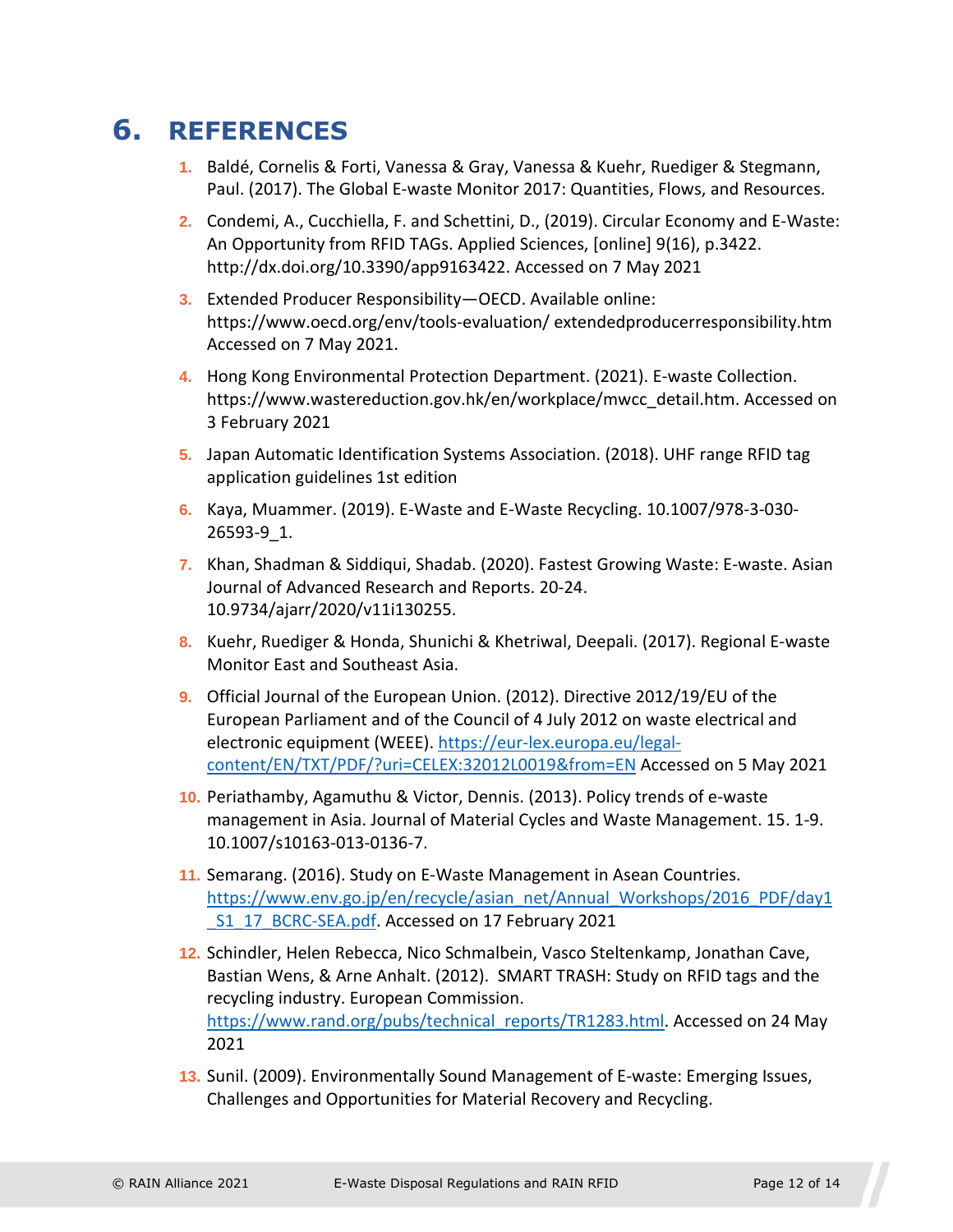[http://www.env.go.jp/recycle/3r/en/forum\\_asia/results/pdf/20091111/09.pdf](http://www.env.go.jp/recycle/3r/en/forum_asia/results/pdf/20091111/09.pdf). Accessed on 4 February 2021

**14.** Zhou. (2006). Promoting 3R strategy: e-waste management in China. [https://www.env.go.jp/recycle/3r/en/asia/02\\_03-4/08.pdf](https://www.env.go.jp/recycle/3r/en/asia/02_03-4/08.pdf) Accessed on 7 February 2021

# <span id="page-12-0"></span>**7. BACKGROUND AND CONTRIBUTORS**

This white paper was created by the RAIN Alliance Sustainability Workgroup. The main contributors were:

| Frederic Vicentini | (NXP® Semiconductors) |
|--------------------|-----------------------|
| Francis Au         | (Nedap)               |
| Shawn Chen         | (GS1)                 |